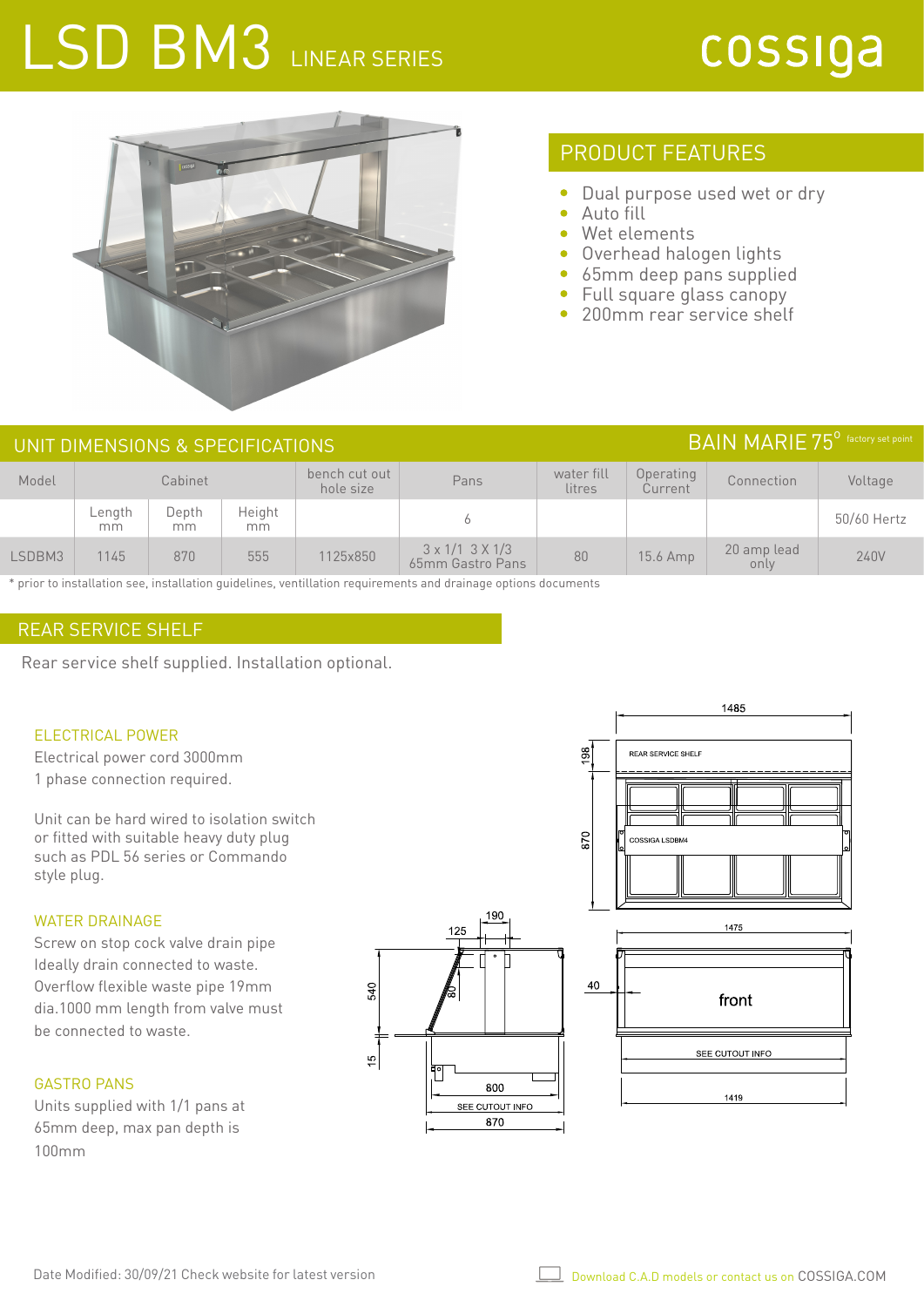# LSD BM4 LINEAR SERIES

# cossiga



## PRODUCT FEATURES

- $\bullet$ Dual purpose used wet or dry
- Auto fill  $\bullet$
- Wet elements ò
- Overhead halogen lights
- 65mm deep pans supplied
- Full square glass canopy
- 200mm rear service shelf

### UNIT DIMENSIONS & SPECIFICATIONS **Example 2008** SOLUTIONS **BAIN MARIE 75<sup>°</sup>** factory set point

| Model  | Cabinet      |              |               | bench cut out<br>hole size | Pans                                       | water fill<br>litres | Operating<br>Current | Connection          | Voltage     |
|--------|--------------|--------------|---------------|----------------------------|--------------------------------------------|----------------------|----------------------|---------------------|-------------|
|        | Length<br>mm | Depth<br>mm. | Height<br>mm. |                            |                                            |                      |                      |                     | 50/60 Hertz |
| LSDBM4 | 1485         | 870          | 555           | 1465x850                   | $4 \times 1/1$ 4 X 1/3<br>65mm Gastro Pans | 106                  | 20.8 Amp             | 30 amp lead<br>only | 240V        |

\* prior to installation see, installation guidelines, ventillation requirements and drainage options documents

### REAR SERVICE SHELF

Rear service shelf supplied. Installation optional.

#### ELECTRICAL POWER

Electrical power cord 3000mm 1 phase connection required.

Unit can be hard wired to isolation switch or fitted with suitable heavy duty plug such as PDL 56 series or Commando style plug.

#### WATER DRAINAGE

Screw on stop cock valve drain pipe Ideally drain connected to waste. Overflow flexible waste pipe 19mm dia.1000 mm length from valve must be connected to waste.

#### GASTRO PANS

Units supplied with 1/1 pans at 65mm deep, max pan depth is 100mm